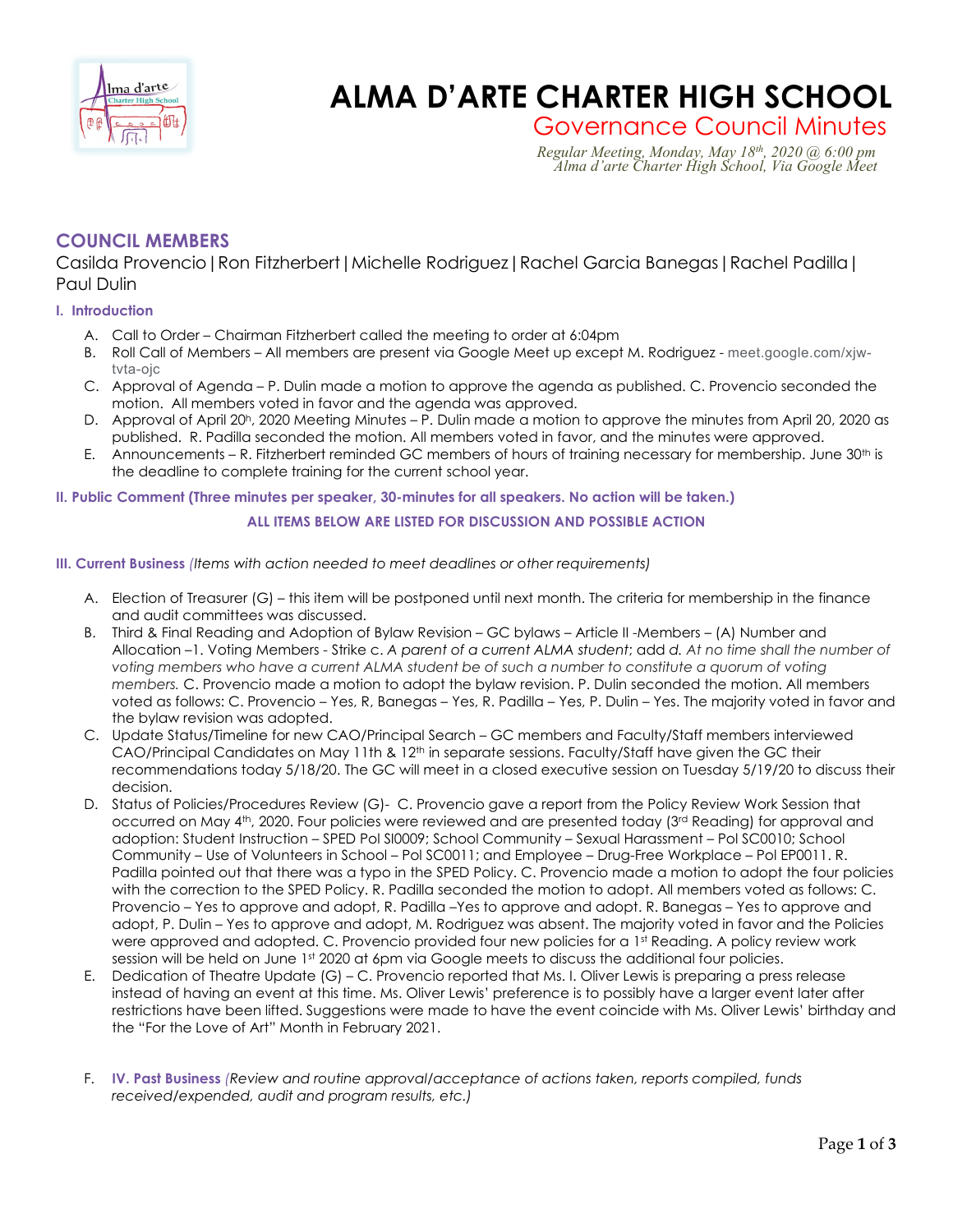- A. Monthly Financial Report (F)
	- a. Financial Statements as of April 30th, 2020
	- b. BAR's Approval (If required) Angie Lerner from K-12 accounting presented several BAR's for approval. BAR's included are as follows: 18-I, 19-D, 20-D, 21-D, 22-T, 23-M, 24- IB, 25- I, 26- I. P. Dulin made a motion to approve the BAR's, C. Provencio seconded the motion. Each member voted individually as follows: C. Provencio – Yes to approve, R. Banegas – Yes to approve, R. Padilla – Yes to approve, P. Dulin – Yes to approve, M. Rodriguez was absent. The majority voted in favor and the BAR's were accepted and approved.
	- c. Payroll and Accounts Payable Acceptance A. Lerner presented the payroll and accounts payable statement to GC members and answered questions from GC members. C. Provencio made a motion to approve the cash disbursements, R. Padilla seconded the motion. All members voted individually as follows: C. Provencio – Aye, R. Banegas – Aye, R. Padilla – Aye, P. Dulin – Aye, M. Rodriguez is absent. The majority voted in favor and the cash disbursements were approved.
	- d. Budget Approval for FY 2020-2021 A Lerner presented the FY 2020-2021 budget to the GC for approval. P. Dulin made a motion to approve the Budget for FY 20-21. R. Padilla seconded the motion. All members voted individually as follows: C. Provencio – Aye, R. Banegas – Aye, R. Padilla – Aye, P. Dulin – Aye. M. Rodriguez was absent. The majority voted in favor and the FY 20-21 Budget was approved.
	- e. IDEA-B Application for FY 2020-2021 Funds from the IDEA-B will be used for salary for Joanne Dimatteo who will be employed as the SPED Coordinator for the next school year. C. Provencio made a motion to approve the application for IDEA-B. P. Dulin seconded the motion. All members voted individually as follows: C. Provencio – Aye, R. Banegas – Aye, R. Padilla – Aye, P. Dulin – Aye, M. Rodriguez was absent. The majority voted in favor and the IDEA-B application was approved.
	- f. Calendar Approval for FY 2020-2021 A. Lerner and D. Lere presented the GC members an advanced copy of the proposed school calendar for FY 20-21. Questions from the GC were answered. R. Padilla made a motion to approve the FY calendar for 20-21. C. Provencio seconded the motion. All members voted individually as follows: C. Provencio – Aye, R. Banegas – Aye, R. Padilla – Aye, P. Dulin – Aye, M. Rodriguez was absent. The majority voted in favor and the school calendar for FY 20-21was approved.
- B. Monthly Administrative Report (A)
	- 1. COVID-19 School Update Dr. Lere reported that there have been no cases of COVID-19 reported from staff, students and parents. Teachers are working from home, but if they are in the school building, they are practicing social distancing. Dr. Lere mentioned that there is no information about the start of the next school year, but he heard that LCPS and APS are in discussions to start the school year online. Further instruction will be expected from the state and PED.
	- 2. Faculty/Staff Changes/News D. Lere informed the GC that D. Quimby, Chemistry teacher will be retiring at the end of this semester. D. Lere has already filled the position with a new hire named Jennifer White. Ms. White is currently a faculty member at Rio Grande Preparatory Academy, but will join the Alma family in the Fall and will teach Chemistry & Physics. Ruben Ruiz – ELL coordinator/teacher has submitted his resignation for the end of this semester. He is moving on due to family issues. At this time Dr. Lere has not found a replacement for him. AP English teacher Phyllis Wright will be retiring at the end of this semester also. Her position will not be filled. Currently her AP courses will be taken over by Katherine Cady, who is a current English teacher on the Alma Faculty. Sandra Peterson, Math teacher will be retiring at the end of this semester. D. Lere is currently seeking a replacement for her. Upon advice from Patty Matthews, teacher contracts will be written after the legislative session scheduled in June.
	- 3. Plans for 2020 Graduation D. Lere spoke about possible plans for 2020 Graduation. There were a few suggestions made on how a graduation event can be organized to honor the graduating students. Dr. Lere will inform the GC members once plans are finalized. The graduation event is being planned for Thursday, June 4th.
	- 4. Presentation & Approval of the 2020-2021 School Calendar This Item was covered under Section A item f above.

**III. Future Business** *(Research/discussion/plans for long-term directions of Alma. To include modification of mission, goals, academic programs, budgets, etc.)*

## **VI. Next Meeting Agenda Items**

- A. Future Business –
- B. Current Business Policy /Procedure Review, Appointment of treasurer, Status of CAO/Principal selection.
- C. Past Business –

## **VII. Adjournment**